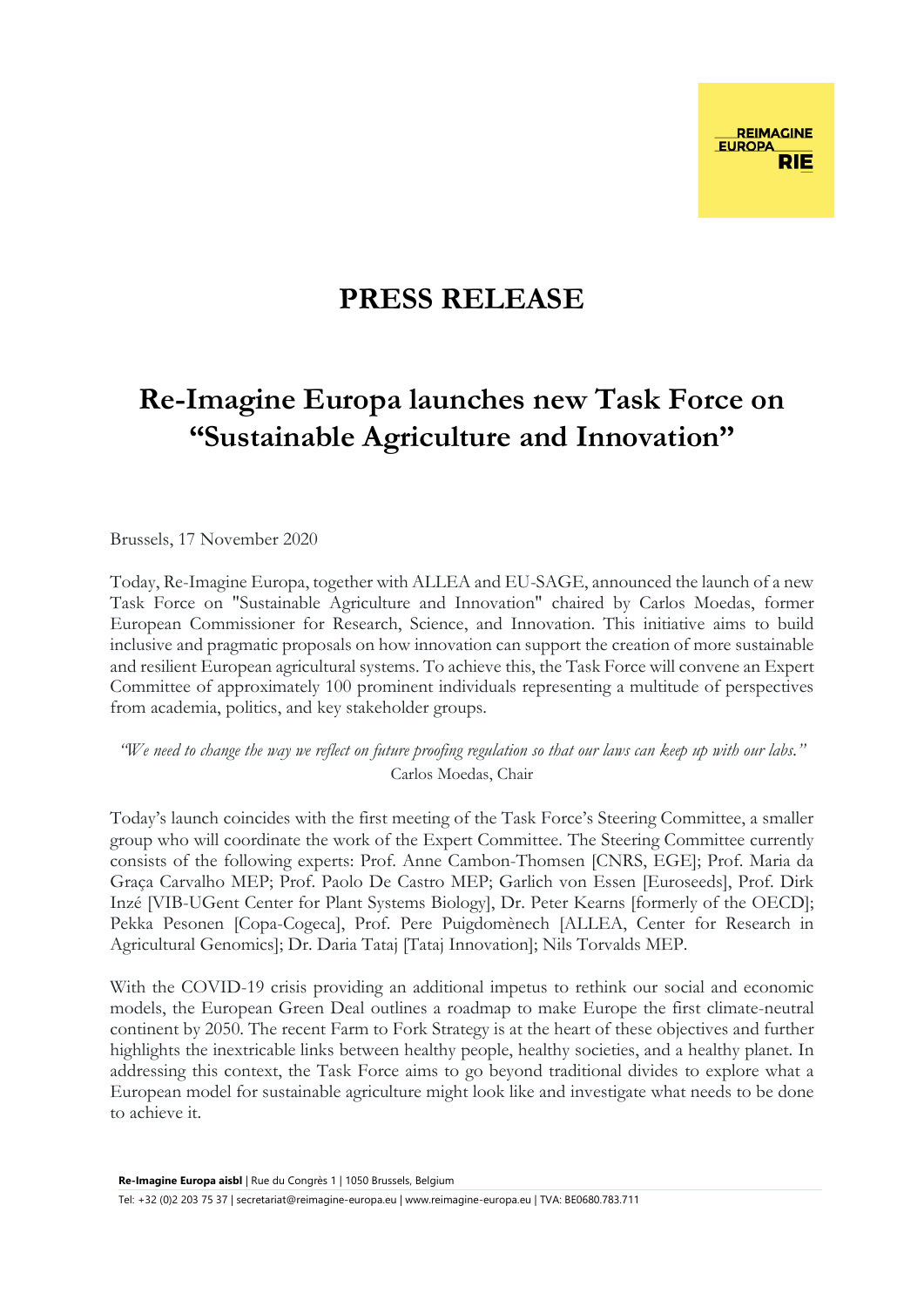There is an abundance of novel technologies worthy of discussion, for example, highly performative digital tools that allow more sophisticated uses of new biotechnologies and rapidly developing cultured meat and protein alternatives. However, the Task Force will first concentrate on the application of gene editing for agricultural purposes. With the [European Commission](https://ec.europa.eu/food/plant/gmo/modern_biotech/new-genomic-techniques_en) set to deliver a major study on the topic to the European Council by April 2021, this is a pressing issue, the resolution of which stands to have significant implications for the future of European agriculture, and innovation's role therein. This also gives the Task Force an excellent opportunity to test and fine-tune its methodology, before applying it to debates about other emerging technologies.

Alongside its partners EU-SAGE and ALLEA, Re-Imagine Europa has been conducting preparatory work on this topic for some time. This began with the launch of the 'Science in Society Salon' in cooperation with the European Commission's Scientific Advice Mechanism (SAM) and Group of Chief Scientific Advisors, following the publication of the Group of Chief Scientific Advisors' [statement](https://ec.europa.eu/info/publications/status-products-derived-gene-editing-and-implications-gmo-directive_en) outlining 'A Scientific Perspective on the Regulatory Status of Products Derived from Gene Editing and the Implications for the GMO Directive'. Following the second edition of the Salon, then Commissioner Moedas presented Re-Imagine Europa's report '[Genome](https://reimagine-europa.eu/the-report-genome-editing-in-agriculture-implications-for-society-is-now-available-for-download)  Editing in Agriculture – [Implications for Society'](https://reimagine-europa.eu/the-report-genome-editing-in-agriculture-implications-for-society-is-now-available-for-download) to the European Parliament in October 2019.

Following a rigorous mapping exercise conducted by Re-Imagine Europa in recent months, the work of the Task Force will now step up a gear as our experts come together to develop concrete policy and narrative proposals in the form of a series of publicly available reports. This work will also from the basis of a comprehensive programme of outreach and engagement activities.

To stay up to date with the progress being made by the Task Force on Sustainable Agriculture and Innovation as well as Re-Imagine Europa's other initiatives, please keep any eye on our website [\(https://reimagine-europa.eu/\)](https://reimagine-europa.eu/) and Twitter [\(https://twitter.com/ReimagineEuropa\)](https://twitter.com/ReimagineEuropa).